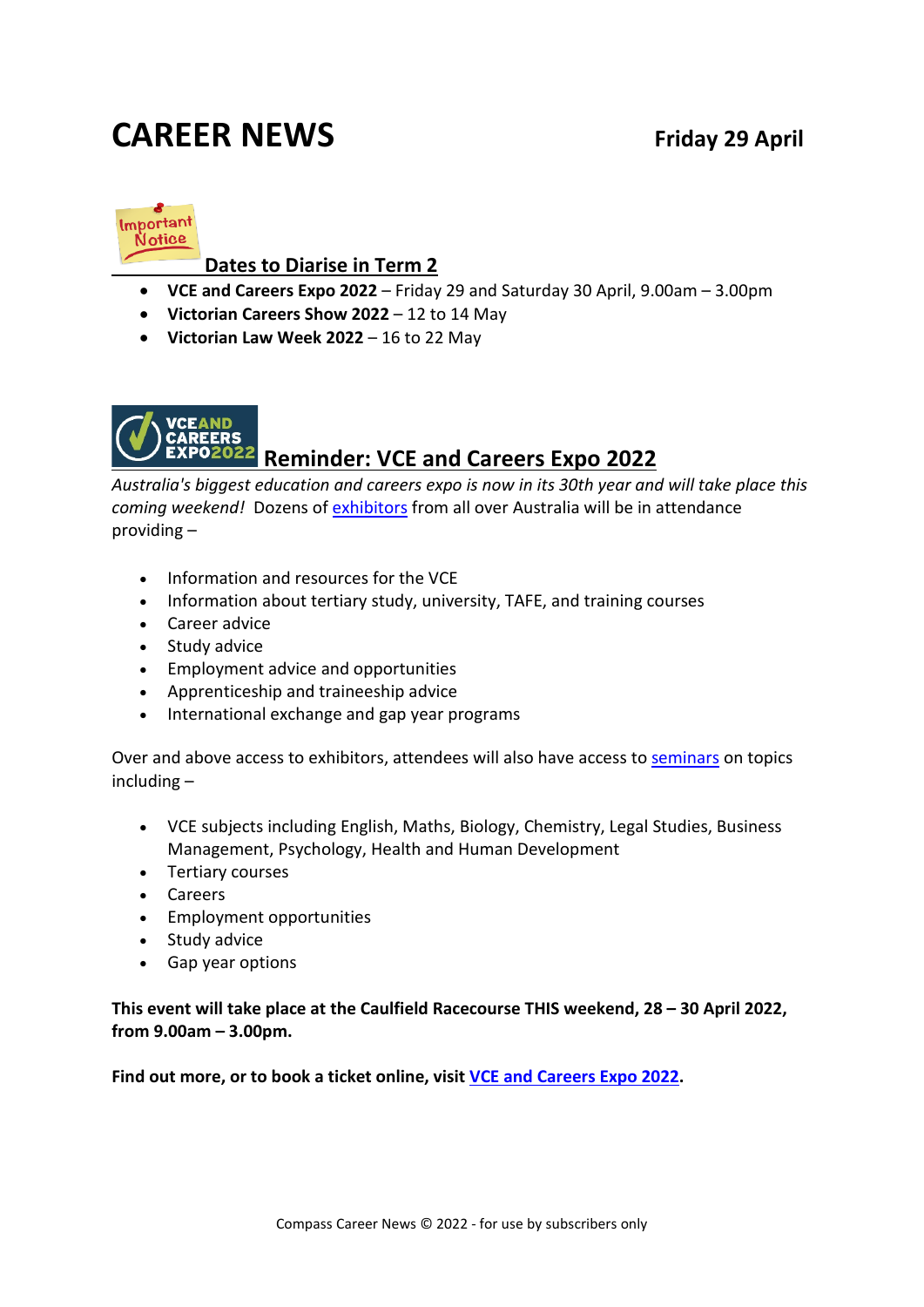

#### **Focus On Melbourne Series 2022**

The *Focus On Melbourne 2022* series gives students the opportunity to explore the courses and study areas that interest them, and students also get to chat face-to-face with Uni staff and academics. Each course information evening will be held on campus from 6.00pm – 8.00pm.

| <b>DATE</b> | <b>EVENT</b>                           | <b>LOCATION</b>         |
|-------------|----------------------------------------|-------------------------|
| 11 May      | Focus On I.T.                          | Parkville Campus        |
|             | Focus On Engineering                   |                         |
| 12 May      | <b>Focus On Commerce</b>               |                         |
| 23 May      | Focus On Design                        |                         |
| 25 May      | Focus On Science                       |                         |
|             | <b>Focus On Music</b>                  | Southbank Campus        |
| $26$ May    | Focus On Agriculture                   | Parkville Campus        |
|             | Focus On Law                           |                         |
| 31 May      | Focus On Biomedicine                   |                         |
|             | <b>Focus On Education</b>              |                         |
| 1 June      | <b>Focus on Veterinary Sciences</b>    |                         |
|             | Focus On Arts                          |                         |
| 2 June      | Focus on Fine Arts                     | Southbank Campus        |
| 7 June      | <b>Focus on Information Technology</b> | <b>Parkville Campus</b> |

#### **Students should please register at [Focus On Melbourne.](https://study.unimelb.edu.au/connect-with-us/focus-on-melbourne)**

#### Victorian

## **Law Week**

# **Victorian Law Week 2022**

*There's something for everyone during Law Week this year! Law Week* is an annual festival of events which makes learning about the law easy. This year Law Week will look different to last year, but it is going ahead, nonetheless. With *webinars, interviews, information sessions, free legal advice, podcasts, and plenty more*, Law Week makes learning about the law easy for all Victorians.

This year, Law Week will take place from **Monday 16 – Sunday 22 May 2022.**

#### **Check out the Victorian Law Week program at [Law Week 2022.](https://lawweek.net.au/)**



#### **Solar Apprenticeships for Women**

*These apprenticeships are aimed at recruiting more women to take the first steps in a fulfilling and rewarding career in the solar and renewable energy sector.*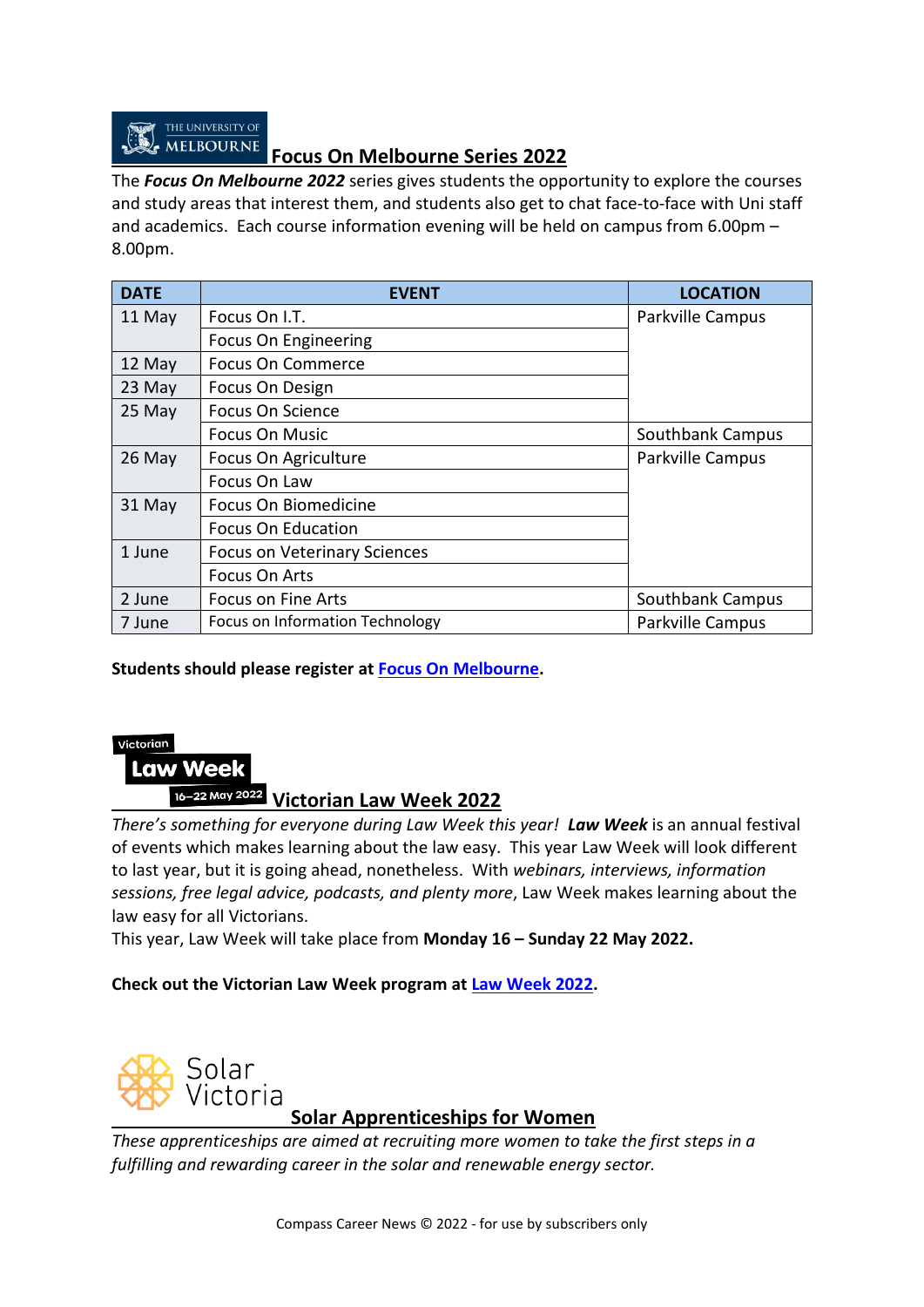Solar Victoria is funding grants for apprenticeships for women, to address both skilled worker shortages and the underrepresentation of women in trades.

Women are significantly under-represented in the solar industry, making up less than one per cent of electricians, plumbers, solar PV and battery designers and installers, and licensed electrical inspectors.

#### **Students are encouraged to browse [Solar Apprenticeships for Women](https://www.solar.vic.gov.au/solar-apprenticeships-women) to find out more.**



#### **News from Monash University**

#### **Find My FIT Quiz**

*Our 'Find My FIT' quiz is a fun way for future students to discover which IT course is their best fit, from data science to games development.* 

Students keen on studying IT but are not sure which area they might wish to specialise in, are recommended to complete this short quiz - **[Find My FIT.](https://www.monash.edu/it/future-students/undergraduate/find-my-fit)**

#### **MYSci**

**MYSci** is a hands-on, three-day science program specifically designed for students in Year 11 and 12 in 2022.

#### **This program schedule will include**:

- hands-on workshops
- access to the teaching facilities
- opportunity to meet some of Monash' Research Scientists
- exposure to potential career pathways
- activities with the Young Scientists of Australia
- social activities

**Date:** Tuesday 28 – Thursday 30 June 2022 **Venue:** Monash Science Precinct, Clayton campus **Cost:** \$110 per student.

**Register at [MYSci 2022](https://shop.monash.edu/mysci-2022.html) at the earliest opportunity.**

#### **Climate and Atmospheric Science Major**

Students keen on studying **climate and atmospheric science** *major* in the Bachelor of Science, should note that there are two streams - *weather and climate*, and *climate change science*, which address the structure and evolution of the physical climate, as well as forecasting weather.

**Find out more by browsing [Climate and Atmospheric Science.](https://handbook.monash.edu/2022/aos/CLATMSCI03?year=2022)**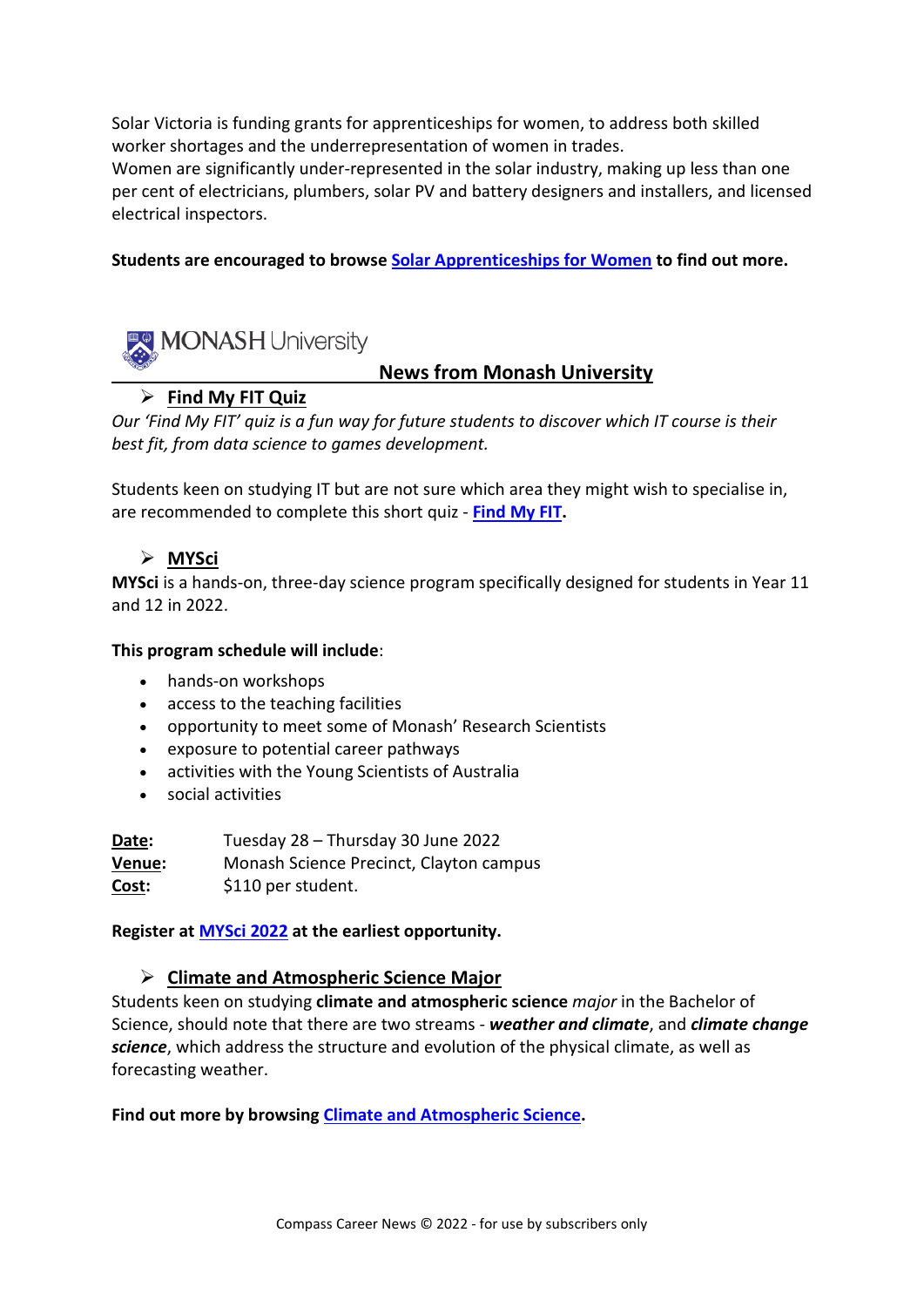

#### **Aspire – Early Admissions Program to La Trobe**

*At La Trobe, we believe there is more to being a good student than marks alone.*  The [Aspire program](https://www.latrobe.edu.au/study/aspire) rewards the skills and knowledge students gain from the positive impact they have made on their school or community through *community service* or *volunteering*. Designed to give Year 12's the tools they need to succeed at La Trobe and beyond, students accepted into the Aspire program will get:

- *A taste of university life at La Trobe with special on-campus events before the year commences*
- *The chance to meet and connect with like-minded students*
- *Leadership opportunities, career development, networking, and industry mentoring*
- *VCE revision lectures for Year 12's in the September school holidays*
- *Access to La Trobe's extensive library and campus resources*
- *additional \$1,500 funding for student exchange opportunities, just for being an Aspire student\*\**

Successful applicants also receive their *early conditional offer* in October for their chosen course along with minimum ATAR requirements. Many courses have a minimum ATAR of 55.00, but some professional degree programs have higher requirements.

#### **Up to 40 [Aspire scholarships,](https://www.latrobe.edu.au/study/aspire/about-aspire/aspire-scholarships) worth \$5,000 per year for up to four years, will be awarded to leading eligible Aspire students.**

The [Minimum ATAR Table](https://www.latrobe.edu.au/study/aspire/how-to-apply/minimum-atar-requirements) shows the minimum ATAR for some professional degree courses for entry through Aspire in 2023*.* Should an applicant's preferred course not be listed on this table, then the minimum ATAR is 50.00.

Applicants are required to provide information about the length and frequency of their community service and/or volunteering experience, as well as a 400-word description of their involvement and impact.

Types of volunteering include –

- community service or community group activities
- religious/cultural group activities
- participating in social justice groups or a school leadership role
- leadership in sport, the performing arts or charity fund-raising group activities

#### **Further details can be found at the [How to Apply](https://www.latrobe.edu.au/study/aspire/how-to-apply) link. Applications open 26 April 2022 and close 16 September 2022. Students must also make a VTAC application.**

**NOTE:** La Trobe University will be hosting an *Aspire Early Admissions webinar*, whereby the Aspire coordinator will go through everything from the benefits of the program, to what makes a successful application. Students are encouraged to register.

**Date:** Tuesday 10 May 2022 **Time:** 5.00pm – 6.00pm Register at [Aspire Early Admissions Webinar](https://www.latrobe.edu.au/events/all/la-trobe-aspire-early-admissions-webinar3)

#### **Alternative webinar dates can be found [here.](https://www.latrobe.edu.au/study/aspire/about-aspire/aspire-webinars)**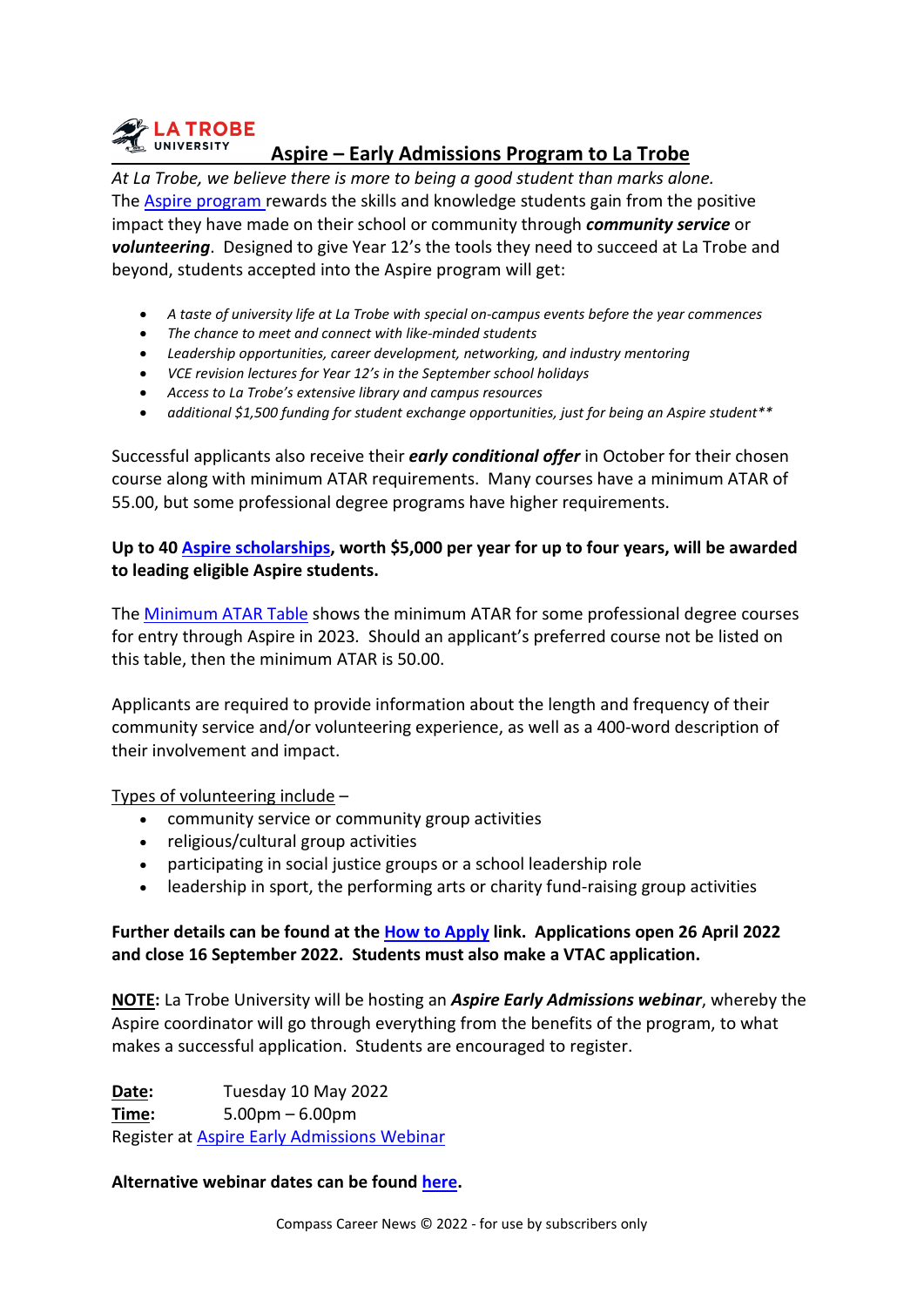

A Biomedicine or Biomedical Science degree is offered at a number of universities and is often regarded as an excellent pathway degree to graduate medical careers. **Visit [VTAC](http://www.vtac.edu.au/) for more information on these and other courses – including double-degrees.**

| <b>INSTITUTION</b>                                                                 | <b>COURSE NAME</b>                                                            | <b>VCE PREREQUISITES</b>                                                                                                                                                                                                                                                                                  | <b>MAJOR STUDIES IN 2022</b>                                                                                                                                                                                                                                                                                                                                                                                                                                                             |
|------------------------------------------------------------------------------------|-------------------------------------------------------------------------------|-----------------------------------------------------------------------------------------------------------------------------------------------------------------------------------------------------------------------------------------------------------------------------------------------------------|------------------------------------------------------------------------------------------------------------------------------------------------------------------------------------------------------------------------------------------------------------------------------------------------------------------------------------------------------------------------------------------------------------------------------------------------------------------------------------------|
| <b>ACU</b><br>M - Melbourne                                                        | <b>Biomedical Science</b><br>ATAR: 65.15 (M)                                  | Units 3 and 4: a study score of at least 30 in English (EAL)<br>or at least 25 in English other than EAL; Units 3 and 4: a<br>study score of at least 25 in any Mathematics.                                                                                                                              | Biomedical Science, Physiological Pharmacology.                                                                                                                                                                                                                                                                                                                                                                                                                                          |
| <b>DEAKIN</b><br>$M - Melbourne$<br>G - Waurn Ponds                                | <b>Biomedical Science</b><br>ATAR: 80.50 (M)<br>72.50(G)                      | Units 3 and 4: a study score of at least 25 in English (EAL)<br>or at least 20 in English other than EAL.                                                                                                                                                                                                 | Anatomy, Biochemistry, Bioinformatics, Biology,<br>Biomedical science, Bioscience, Cell biology,<br>Environmental health, Genetics, Human biology,<br>Immunology, Infection and immunology, Medical<br>biotechnology, Medical genomics, Medical<br>microbiology, Medical research, Medical science,<br>Microbiology, Molecular and cell biology,<br>Molecular and human genetics, Molecular<br>biology, Molecular life sciences, Pathophysiology,<br>Pharmaceutical Science, Physiology. |
| <b>FEDERATION</b><br>$B - Berwick$<br>Gi-Gippsland<br><b>Ba</b> - Ballarat         | <b>Biomedical Science</b><br>ATAR: 52.85 (B)<br>76.35 (Gi)<br>52.55 (Ba)      | Units 3 and 4: a study score of at least 20 in any<br>Mathematics or at least 20 in any Science; Units 3 and 4: a<br>study score of at least 20 in any English.                                                                                                                                           | <b>Biomedical Science.</b>                                                                                                                                                                                                                                                                                                                                                                                                                                                               |
|                                                                                    | <b>Biomedical Science</b><br><b>(Gippsland Partnership)</b><br>ATAR: n/a (Gi) | Units 3 and 4: a study score of at least 25 in English other<br>than EAL or at least 27 in English (EAL); Units 3 and 4: a<br>study score of at least 25 in one of Maths: Mathematical<br>Methods, Maths: Specialist Mathematics or Physics; Units<br>3 and 4: a study score of at least 25 in Chemistry. | <b>Biomedical Science.</b>                                                                                                                                                                                                                                                                                                                                                                                                                                                               |
| <b>LA TROBE</b><br>M - Melbourne<br>$AW - Albury$<br>Wodonga<br><b>B</b> - Bendigo | <b>Biomedical Science</b><br>ATAR: 81.60 (AW)<br>63.15(B)                     | Units 3 and 4: a study score of at least 25 in English (EAL)<br>or at least 20 in English other than EAL.                                                                                                                                                                                                 | <b>Biomedical Science.</b>                                                                                                                                                                                                                                                                                                                                                                                                                                                               |
|                                                                                    | <b>Biomedicine</b><br>ATAR: 65.35 (M)                                         | Units 3 and 4: a study score of at least 25 in English (EAL)<br>or at least 20 in English other than EAL.                                                                                                                                                                                                 | Biomedicine.                                                                                                                                                                                                                                                                                                                                                                                                                                                                             |
| <b>MONASH</b><br>C - Clayton                                                       | <b>Biomedical Science</b><br>ATAR: 91.05 (C)                                  | Units 3 and 4: a study score of at least 27 in English (EAL)<br>or at least 25 in English other than EAL; Units 3 and 4: a<br>study score of at least 25 in Chemistry; Units 3 and 4: a<br>study score of at least 25 in one of Maths: Mathematical<br>Methods, Maths: Specialist Mathematics or Physics. | Anatomy and physiology, Biochemistry,<br>Biomedical science, Biomedicine, Genetics, Health<br>sciences, Human biology, Human sciences,<br>Microbiology, Molecular and cell biology,<br>Neurobiology, Pathology, Pathophysiology.                                                                                                                                                                                                                                                         |
| <b>RMIT</b><br><b>B</b> - Bundoora                                                 | <b>Biomedical Science</b><br>ATAR: 70.95 (B)                                  | Units 3 and 4: a study score of at least 30 in English (EAL)<br>or at least 25 in English other than EAL; Units 3 and 4: a<br>study score of at least 20 in one of any Mathematics or<br>Physics; Units 3 and 4: a study score of at least 20 in<br>Chemistry.                                            | Anatomy, Biochemistry, Biomedical science,<br>Biotechnology, Cell biology, Cell physiology,<br>Human physiology, Medical science,<br>Microbiology, Molecular medicine and<br>biotechnology, Neurobiology, Pathology,<br>Pharmacology.                                                                                                                                                                                                                                                    |
| <b>UNI</b><br><b>MELBOURNE</b><br>P - Parkville                                    | <b>Biomedicine</b><br>ATAR: 95.00 (P)                                         | Units 3 and 4: a study score of at least 30 in English (EAL)<br>or at least 25 in English other than EAL; Units 3 and 4: a<br>study score of at least 25 in Chemistry; Units 3 and 4: a<br>study score of at least 25 in one of Maths: Mathematical<br>Methods or Maths: Specialist Mathematics.          | Biochemistry and molecular biology,<br>Bioengineering systems, Biotechnology, Cell and<br>developmental biology, Genetics, Human<br>nutrition, Human structure and function,<br>Immunology, Infection and immunity,<br>Microbiology, Neuroscience, Pathology,<br>Pharmacology, Physiology, Psychology.                                                                                                                                                                                   |
| <b>VICTORIA</b><br>$F$ – Footscray<br>St. $A - St.$ Albans                         | <b>Biomedical Science</b><br>ATAR: n/a (St. A)                                | Units 3 and 4: a study score of at least 25 in English (EAL)<br>or at least 20 in English other than EAL; Units 3 and 4: a<br>study score of at least 20 in one of Biology, Chemistry,<br>Health And Human Development, any Mathematics or<br>Physical Education.                                         | Human Physiology, Molecular Cell Biology.                                                                                                                                                                                                                                                                                                                                                                                                                                                |
|                                                                                    | <b>Biomedicine</b><br>ATAR: 79.60 (F)<br>79.60 (St. A)                        | Units 3 and 4: a study score of at least 30 in English (EAL)<br>or at least 25 in English other than EAL; Units 3 and 4: a<br>study score of at least 25 in two of Biology, Chemistry, any<br>Mathematics or Physics.                                                                                     | Biomedicine.                                                                                                                                                                                                                                                                                                                                                                                                                                                                             |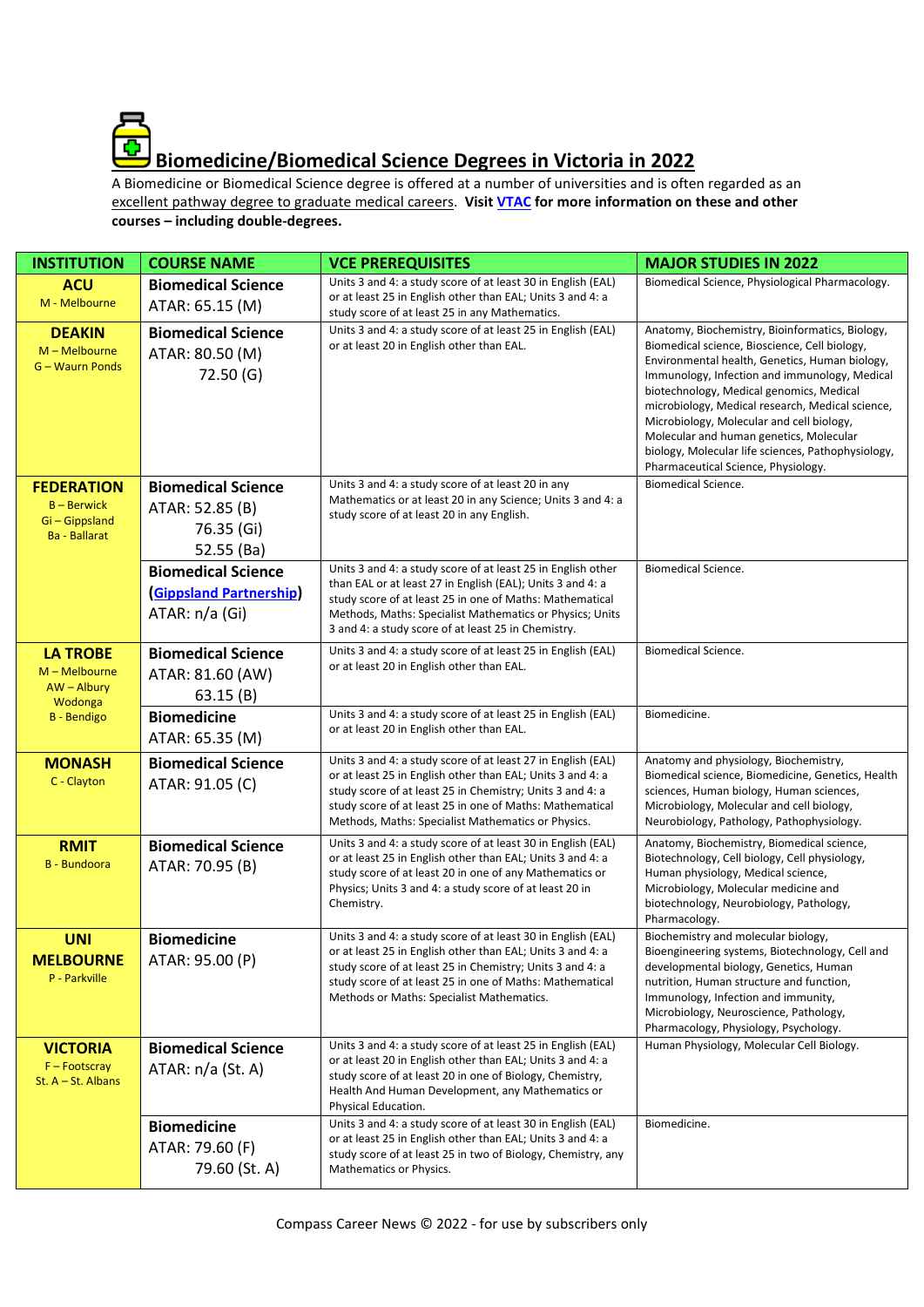# **Fashion, Textiles, & Visual Merchandising Courses in Victoria in 2022**

Numerous Victorian universities and TAFE institutions offer courses in *fashion, fashion & textiles,*  and *visual merchandising.* Entry into many of these courses requires a **folio presentation**. Some of these courses are listed below, but for a comprehensive list of courses at all institutions including Private Providers - such as *[LCI Melbourne](https://www.lcimelbourne.edu.au/bachelor/fashion-and-costume-design)*, *[Whitehouse Institute of Design](https://whitehouse-design.edu.au/bachelor-design-fashion-design/)*, and *[Torrens University](https://www.torrens.edu.au/courses/design/bachelor-of-branded-fashion-design)* - and their specific entry requirements, please visit [VTAC.](http://www.vtac.edu.au/)

| <b>INSTITUTION</b> | <b>COURSE</b>                             | <b>MAJOR STUDIES IN 2022</b>                                                                                                                                                    |
|--------------------|-------------------------------------------|---------------------------------------------------------------------------------------------------------------------------------------------------------------------------------|
| <b>Box Hill</b>    | <b>Bachelor of Fashion</b>                | CAD, Design Principles and Elements, Design Process, Digital Marketing, Fashion                                                                                                 |
| <b>Institute</b>   |                                           | Futures, Fashion Illustration, Garment Construction, Managing Production Flow,                                                                                                  |
|                    |                                           | Marketing, Patternmaking.                                                                                                                                                       |
|                    | <b>Bachelor of Fashion Merchandising</b>  | Business planning, Consumer behaviour, Fashion Merchandising, Product development,<br>Retail buying, Social media marketing, Supply chain management, Textiles and garment      |
|                    |                                           | construction, Visual merchandising, Web design and application, Workplace internship.                                                                                           |
|                    | <b>Diploma of Visual Merchandising</b>    | CAD, Concept development, achieve targets, colour, design displays, design history,                                                                                             |
|                    |                                           | develop style guides, drawing, photo shoots, signage, space and product planning,                                                                                               |
|                    |                                           | styling of visual components, workplace health & safety.                                                                                                                        |
| <b>Holmesglen</b>  | <b>Bachelor of Fashion Design</b>         | Business Marketing, Design innovation, Manufacturing and pre-production, Pattern                                                                                                |
| <b>Institute</b>   |                                           | engineering, Sustainability and Ethical Practice.                                                                                                                               |
|                    | <b>Certificate IV in Clothing</b>         | Colour Theory, Computer Aided Design Tools, Design Studio Concepts, Garment                                                                                                     |
|                    | Production                                | Construction, Networking with Industry, Pattern Development, Product Sourcing.                                                                                                  |
| <b>Kangan</b>      | <b>Applied Fashion Design and</b>         | Computer-aided design (CAD), Fabric and fibre technology, Fabric technology, Fashion,                                                                                           |
| <b>Institute</b>   | <b>Merchandising</b>                      | Fashion (design concepts), Fashion (design), Fashion (illustration), Fashion (pattern                                                                                           |
|                    |                                           | grading), Garment construction techniques, Marketing research, Marketing strategy,                                                                                              |
|                    |                                           | Networking, Patternmaking, Patternmaking (computer), Quality assurance, Quality<br>control.                                                                                     |
| <b>RMIT</b>        | <b>Bachelor of Fashion Design</b>         | Fashion communication, Fashion design, Fashion design industry techniques, Fashion                                                                                              |
|                    |                                           | design practice, Fashion materials, Fashion presentation, Fashion production, Fashion                                                                                           |
| <b>University</b>  |                                           | studies, Fashion sustainability.                                                                                                                                                |
|                    | <b>Associate Degree in Fashion</b>        | Computer-aided design (CAD), Computer-aided pattern making, Fashion design,                                                                                                     |
|                    | <b>Design and Technology</b>              | Garment construction, Patternmaking, Product specifications, Production planning,                                                                                               |
|                    |                                           | Supply chain management, Sustainable Practices in the fashion industry.                                                                                                         |
|                    | <b>Diploma of Fashion Styling</b>         | Business practices for fashion stylists, Catalogue styling, Editorial styling, Event                                                                                            |
|                    |                                           | management and styling, Fashion trend analysis, Personal styling, Project Management,<br>Styling for still and moving images.                                                   |
|                    | <b>Bachelor of Fashion &amp; Textiles</b> | Digital technology, Fashion technology, Fashion wearables, Materials innovation, Smart                                                                                          |
|                    | (Sustainable Innovation)                  | textiles, Sustainability, Sustainable fashion and textiles, User centred design.                                                                                                |
|                    |                                           | Computer-aided design (CAD), Digital strategies for fashion, Distribution and logistics,                                                                                        |
|                    | Associate Degree in Fashion and           | Fashion business, Fashion marketing, Fashion materials, Global impacts in fashion,                                                                                              |
|                    | <b>Textiles Merchandising</b>             | Global marketing, Industry research, Merchandise planning, Merchandise retail                                                                                                   |
|                    |                                           | management, Product development (TCF), Product ranging.                                                                                                                         |
|                    | <b>Bachelor of Textiles (Design)</b>      | Sustainable and ethical design practices, Textile and fashion structures, Textile and                                                                                           |
|                    |                                           | fashion studies, Textile communication, Textile design, Textile design practice, Textile                                                                                        |
|                    |                                           | industry practice, Textile materials, Textile surfaces.                                                                                                                         |
|                    | <b>Cert IV in Textile Design,</b>         | Computer-aided design (CAD), Design and production (Textiles), Drawing, Experimental<br>textiles, Fibres and fabrics, Machine knitting, Marketing, Screen printing, Sustainable |
|                    | <b>Development and Production</b>         | practices in textiles, Textile design and application of colour theory, Textile design                                                                                          |
|                    |                                           | influences, Textile design specifications, Weaving.                                                                                                                             |
|                    | <b>Bachelor of Fashion Enterprise</b>     | Fashion buying, Fashion eCommerce, Fashion logistics, Fashion marketing, Fashion                                                                                                |
|                    |                                           | merchandising, Fashion product management, Fashion retailing.                                                                                                                   |
|                    | Diploma of Visual Merchandising           | 2D drawing, design and concept development, 3D design and construction, Colour                                                                                                  |
|                    |                                           | impact, Computer-aided drawing (CADD), Interpreting sales data to extract insights,                                                                                             |
|                    |                                           | Photostyling, Planning and Styling for events and activations, Technical drawing and<br>Illustration, Visual merchandise display and presentation.                              |
| <b>Swinburne</b>   | <b>Diploma of Visual Merchandising</b>    | 2D and 3D design, Design and design theory, Digital art and design, History of design,                                                                                          |
|                    |                                           | Photo styling, Product presentation, Retail and visual merchandising, Retail illustration                                                                                       |
| <b>University</b>  |                                           | and design, Store design.                                                                                                                                                       |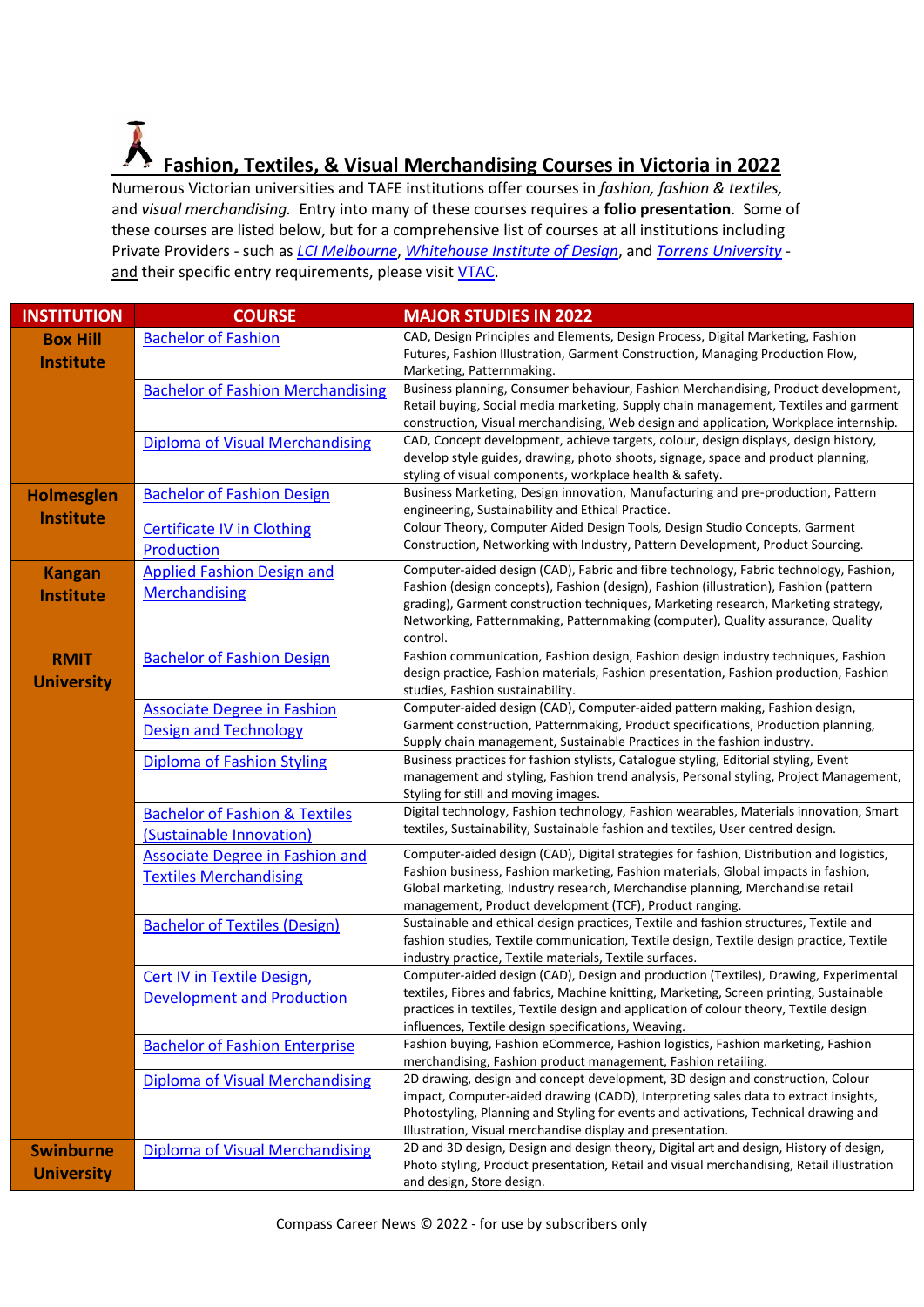

### **Snapshot of Deakin University in 2022**

- Deakin University has over 66 000 students across its five campuses– Burwood, Geelong Waterfront, Geelong Waurn Ponds, and Warrnambool, and one being its Cloud Campus - [Deakin Locations](https://www.deakin.edu.au/life-at-deakin/our-locations) and is the 6<sup>th</sup> largest university in Australia
- Ranked 283 in the prestigious [QS World Rankings](https://www.topuniversities.com/university-rankings/world-university-rankings/2022) after first entering the top 300 a couple of years ago; ranked at #31 in the top 100 universities younger than 50 years old, and ranked #4 in top universities in Victoria
- Ranked highly for world-class facilities, research, and teaching, as well as employability, innovation, and inclusiveness – browse [About Deakin](http://www.deakin.edu.au/about-deakin) and [Why Choose Deakin](http://www.deakin.edu.au/study-at-deakin/why-choose-deakin)
- Deakin has maintained the highest level of overall student satisfaction among Victorian universities for more than ten years running
- Deakin's School of Exercise and Nutrition Sciences is a world-leading sports science school, ranked #3 in Australia, and ranked Deakin #6 in the world in 2021 in the QS World Rankings of sport-related subjects, and the School is ranked #1 in th[e Shanghai Global Ranking 2021.](http://www.shanghairanking.com/rankings/grsssd/2021)
- Deakin has four faculties and several schools within each faculty [Faculties and Schools](http://www.deakin.edu.au/about-deakin/faculties-and-schools)
- Deakin is one of only 3 Victorian universities offering [graduate medicine](https://www.deakin.edu.au/course/doctor-medicine)
- Deakin offers trimesters and offers a significant number of its courses online [CloudDeakin](https://www.deakin.edu.au/students/home/cloud-students)
- Deakin students have access to a personal study hub which is personalised for each student and provides them with everything they need to know about their course and life at university in order to succeed. In many ways, this is a personalised dashboard - [DeakinSync](http://www.deakin.edu.au/deakinsync)
- [Deakin Hallmarks](http://www.deakin.edu.au/about-deakin/teaching-and-learning/deakin-hallmarks) are prestigious **University awards** that recognise students' outstanding achievement that are key to employment success. Each Deakin Hallmark is developed and assessed in partnership with industry, community, or professional bodies to ensure that they recognise achievement that is valued in graduates
- Deakin encourages its students to participate in study abroad and exchange programs as part of their course - [Study Abroad](http://www.deakin.edu.au/study-at-deakin/international-students/study-abroad-and-exchange)
- Another excellent resource for Deakin students is *this.* This recourse is packed with inspiration for life, learning and career. Deakin believes the journey is as important as the destination, and whether students are curious about technology, innovation, culture, or personal development, *this.* is the perfect place to ignite imagination and fuel ambition [this Deakin](http://this.deakin.edu.au/)
- Deakin has an excellent reputation for producing highly skilled work-ready, and resilient graduates from a diverse range of backgrounds. The award-winning [DeakinTALENT](http://deakintalent.deakin.edu.au/?_ga=2.126443208.41756736.1546220045-533099343.1477986563) Careers and Employment Service helps employers to connect with Deakin students across a range of areas. DeakinTALENT *"is your Anytime–Anywhere Careers and Employment Service, available to you for the rest of your working life!"*